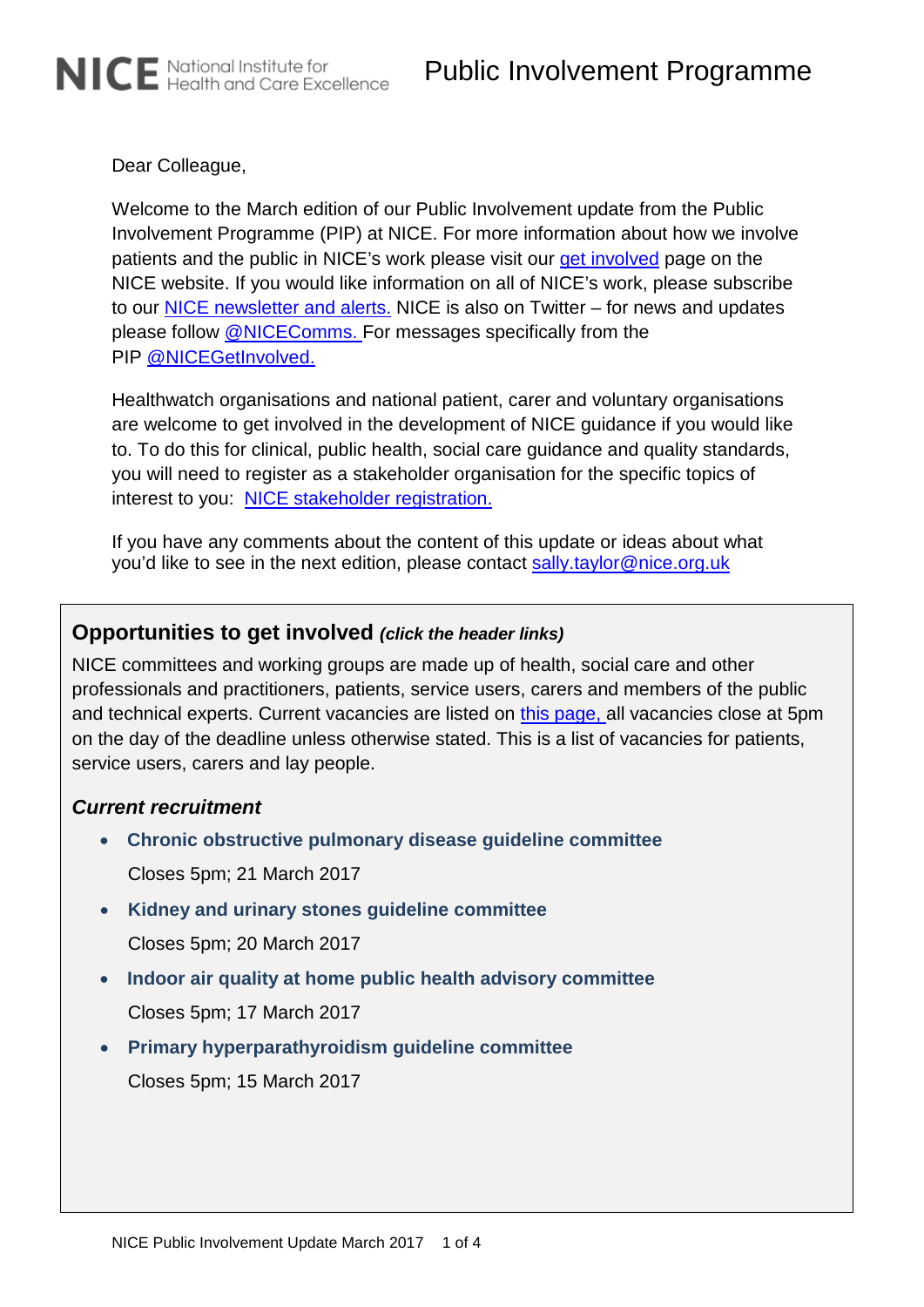# **Current consultations** *(Click the header links)*

We are aware that sometimes our consultation deadlines mean that it isn't possible for organisations to engage with their members as much as they might like. To try and help with this, NICE has a [database of milestone dates](https://www.nice.org.uk/about/what-we-do/our-programmes/nice-guidance/nice-guidelines/types-of-guideline) for its clinical guideline programme. This means that you can see when consultations are scheduled in advance of the consultation starting. You can also see all the topics you might be interested in [registering as a stakeholder](http://www.nice.org.uk/get-involved/Stakeholder-Registration) for.

#### **Guidelines**

- **[Primary hyperparathyroidism : Draft scope consultation](https://www.nice.org.uk/guidance/gid-ng10051/consultation/html-content)** Consultation end date: 15 March 2017
- **[Antenatal and postnatal mental health: clinical management and service](https://www.nice.org.uk/guidance/cg192/consultation/html-content)  [guidance : Surveillance consultation](https://www.nice.org.uk/guidance/cg192/consultation/html-content)**

Consultation end date: 20 March 2017

• **[Developmental follow-up of children and young people born preterm : Draft](https://www.nice.org.uk/guidance/gid-cgwave0752/consultation/html-content)  [guidance consultation](https://www.nice.org.uk/guidance/gid-cgwave0752/consultation/html-content)**

Consultation end date: 03 April 2017

- **[Child abuse and neglect : Draft guidance consultation](https://www.nice.org.uk/guidance/gid-scwave0708/consultation/html-content-2)** Consultation end date: 19 April 2017
- **Endometriosis: [diagnosis and management : Draft guidance consultation](https://www.nice.org.uk/guidance/gid-cgwave0737/consultation/html-content)** Consultation end date: 20 April 2017

## **Quality Standards**

• **[Chronic kidney disease \(QS update\) : Quality Standard consultation](https://www.nice.org.uk/guidance/gid-qs10028/consultation/html-content-2)**

Consultation end date: 28 March 2017

- **[Low back pain : Quality Standard consultation](https://www.nice.org.uk/guidance/gid-qs10027/consultation/html-content)** Consultation end date: 06 April 2017
- **[Sepsis : Quality Standard consultation](https://www.nice.org.uk/guidance/gid-qs10032/consultation/html-content)** Consultation end date: 07 April 2017
- **[Transition between inpatient mental health settings and community and care](https://www.nice.org.uk/guidance/gid-qs10024/consultation/html-content-2)  [homes : Quality Standard consultation](https://www.nice.org.uk/guidance/gid-qs10024/consultation/html-content-2)**

Consultation end date: 07 April 2017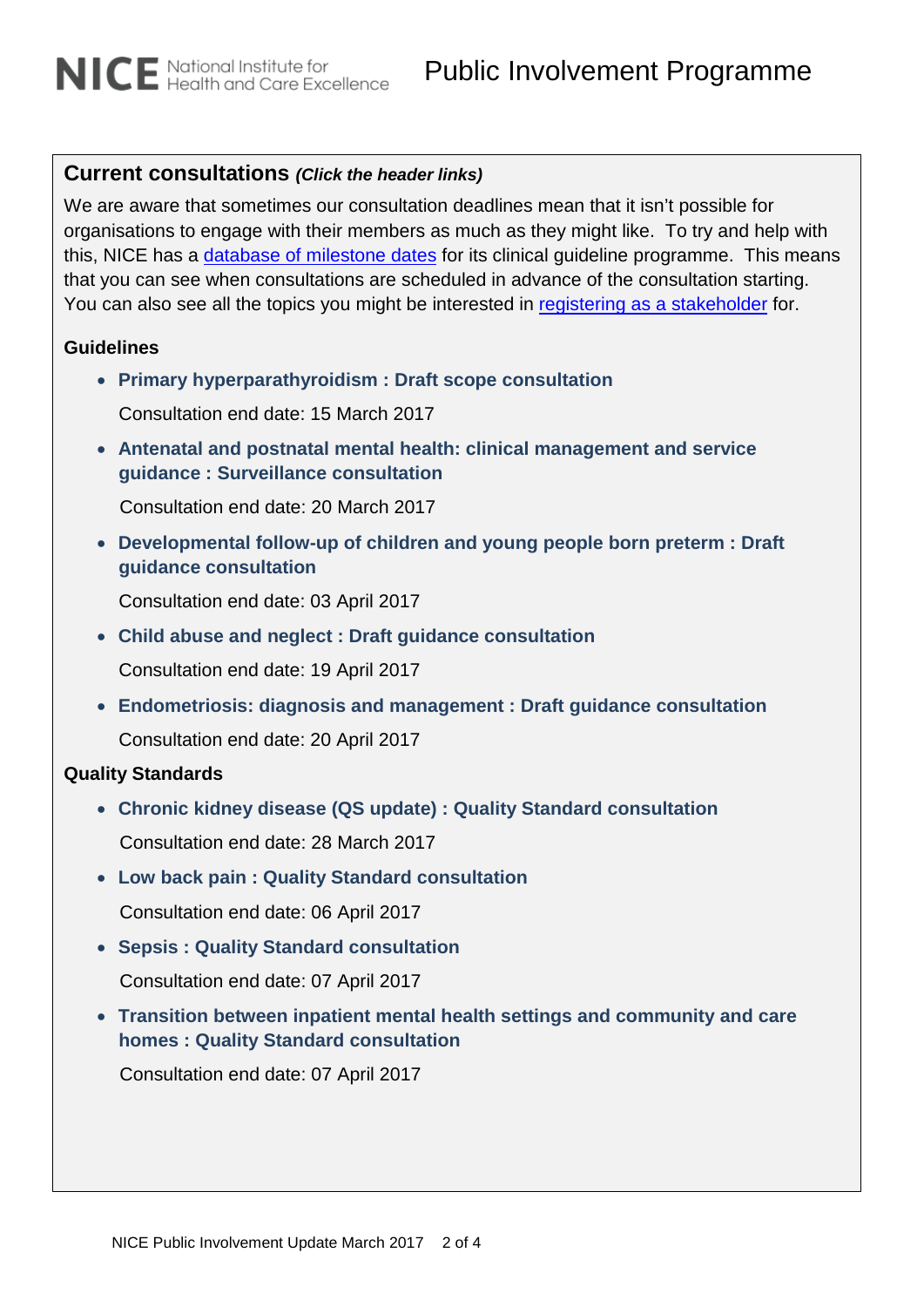# **News (Click the header links)**

- **[People who are dying should be asked about their spiritual beliefs, says NICE](http://www.nice.org.uk/news/article/people-who-are-dying-should-be-asked-about-their-spiritual-beliefs-says-nice)** NICE has published new guidance calling on healthcare professionals to ask adults in the final days of life about their religious or spiritual beliefs.
- **[NICE says patients accessing more cancer drugs following price drops](http://www.nice.org.uk/news/article/nice-says-patients-accessing-more-cancer-drugs-following-price-drops)** Patients will have routine access to more cancer drugs as companies have dropped their prices as part of the reformed Cancer Drugs Fund (CDF) process.
- **[Local authorities need to work together with nightclubs and gyms to prevent drug](http://www.nice.org.uk/news/article/local-authorities-need-to-work-together-with-nightclubs-and-gyms-to-prevent-drug-misuse)  [misuse](http://www.nice.org.uk/news/article/local-authorities-need-to-work-together-with-nightclubs-and-gyms-to-prevent-drug-misuse)**

Gyms, nightclubs and festivals should display posters and mount social media campaigns to highlight the risks of drug misuse, a new guideline from NICE says.

• **[NICE guidelines aim to improve how children at risk of abuse or neglect are helped](http://www.nice.org.uk/news/article/nice-guidelines-aim-to-improve-how-children-at-risk-of-abuse-or-neglect-are-helped-and-supported)  [and supported](http://www.nice.org.uk/news/article/nice-guidelines-aim-to-improve-how-children-at-risk-of-abuse-or-neglect-are-helped-and-supported)**

NICE is producing new guidelines to help people who work with children spot and stop abuse or neglect.

- **[NICE recommends wider use of tests to detect cancer-causing genetic condition](http://www.nice.org.uk/news/article/nice-recommends-wider-use-of-tests-to-detect-cancer-causing-genetic-condition-2)** NICE has published diagnostics guidance recommending that everyone who is diagnosed with colorectal cancer should be tested for an inherited genetic condition called Lynch syndrome (LS).
- **[NICE seeks to support new mothers with mental health problems](http://www.nice.org.uk/news/article/nice-seeks-to-support-new-mothers-with-mental-health-problems)** NICE is calling on general practice staff to assess the mental health of all women who have recently given birth, as fears some may be left unsupported.
- **[NICE recommends controlled use of targeted breast cancer radiotherapy treatment](http://www.nice.org.uk/news/article/nice-recommends-controlled-use-of-targeted-breast-cancer-radiotherapy-treatment-alongside-further-research)  [alongside further research](http://www.nice.org.uk/news/article/nice-recommends-controlled-use-of-targeted-breast-cancer-radiotherapy-treatment-alongside-further-research)**

NICE has recommended the Intrabeam Radiotherapy System for people with early breast cancer in limited circumstances with additional data collection.

• **[Breast cancer drug costs too high in relation to benefits for routine NHS funding](http://www.nice.org.uk/news/article/breast-cancer-drug-costs-too-high-in-relation-to-benefits-for-routine-nhs-funding)** NICE does not recommend breast cancer drug palbociclib (Ibrance, Pfizer) because its cost is too high in relation to its potential benefits in draft guidance out for consultation.